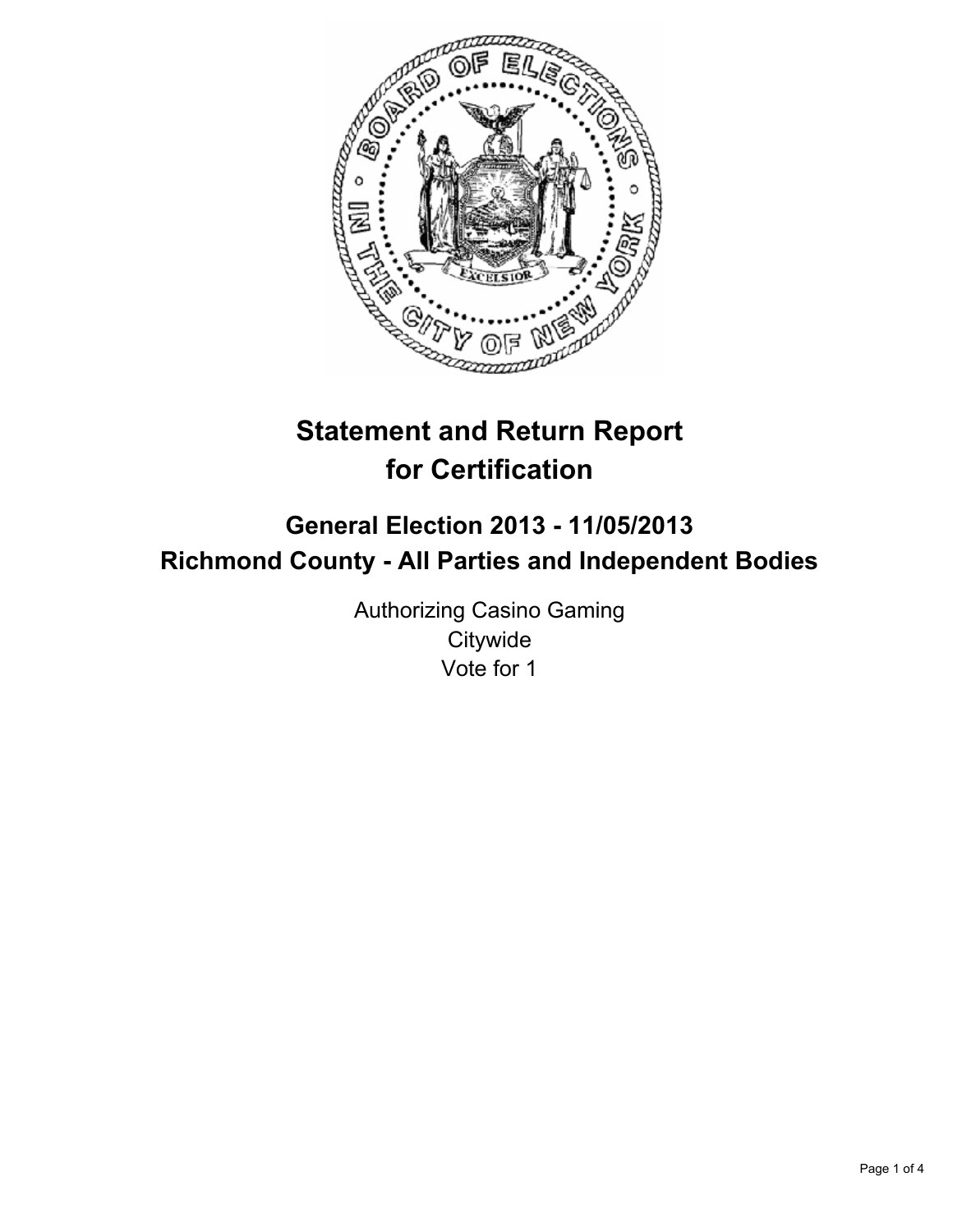

### **Assembly District 61**

| <b>PUBLIC COUNTER</b>                                    | 18,075 |
|----------------------------------------------------------|--------|
| <b>EMERGENCY</b>                                         | 0      |
| ABSENTEE/MILITARY                                        | 988    |
| <b>FEDERAL</b>                                           | 0      |
| SPECIAL PRESIDENTIAL                                     | 0      |
| <b>AFFIDAVIT</b>                                         | 160    |
| <b>Total Ballots</b>                                     | 19,223 |
| Less - Inapplicable Federal/Special Presidential Ballots | 0      |
| <b>Total Applicable Ballots</b>                          | 19,223 |
| <b>YES</b>                                               | 10,057 |
| <b>NO</b>                                                | 5,548  |
| <b>Total Votes</b>                                       | 15,605 |
| Unrecorded                                               | 3,618  |

#### **Assembly District 62**

| PUBLIC COUNTER                                           | 21,122 |
|----------------------------------------------------------|--------|
| <b>EMERGENCY</b>                                         | 2      |
| ABSENTEE/MILITARY                                        | 762    |
| <b>FEDERAL</b>                                           | 0      |
| <b>SPECIAL PRESIDENTIAL</b>                              | 0      |
| AFFIDAVIT                                                | 107    |
| <b>Total Ballots</b>                                     | 21,993 |
| Less - Inapplicable Federal/Special Presidential Ballots | 0      |
| <b>Total Applicable Ballots</b>                          | 21,993 |
| <b>YES</b>                                               | 12,898 |
| <b>NO</b>                                                | 6,641  |
| <b>Total Votes</b>                                       | 19,539 |
| Unrecorded                                               | 2.454  |

#### **Assembly District 63**

| PUBLIC COUNTER                                           | 18,664 |
|----------------------------------------------------------|--------|
| <b>EMERGENCY</b>                                         | 3      |
| ABSENTEE/MILITARY                                        | 937    |
| <b>FEDERAL</b>                                           | 0      |
| SPECIAL PRESIDENTIAL                                     | 0      |
| AFFIDAVIT                                                | 101    |
| <b>Total Ballots</b>                                     | 19,705 |
| Less - Inapplicable Federal/Special Presidential Ballots | 0      |
| <b>Total Applicable Ballots</b>                          | 19,705 |
| <b>YES</b>                                               | 10,881 |
| <b>NO</b>                                                | 5,687  |
| <b>Total Votes</b>                                       | 16,568 |
| Unrecorded                                               | 3,137  |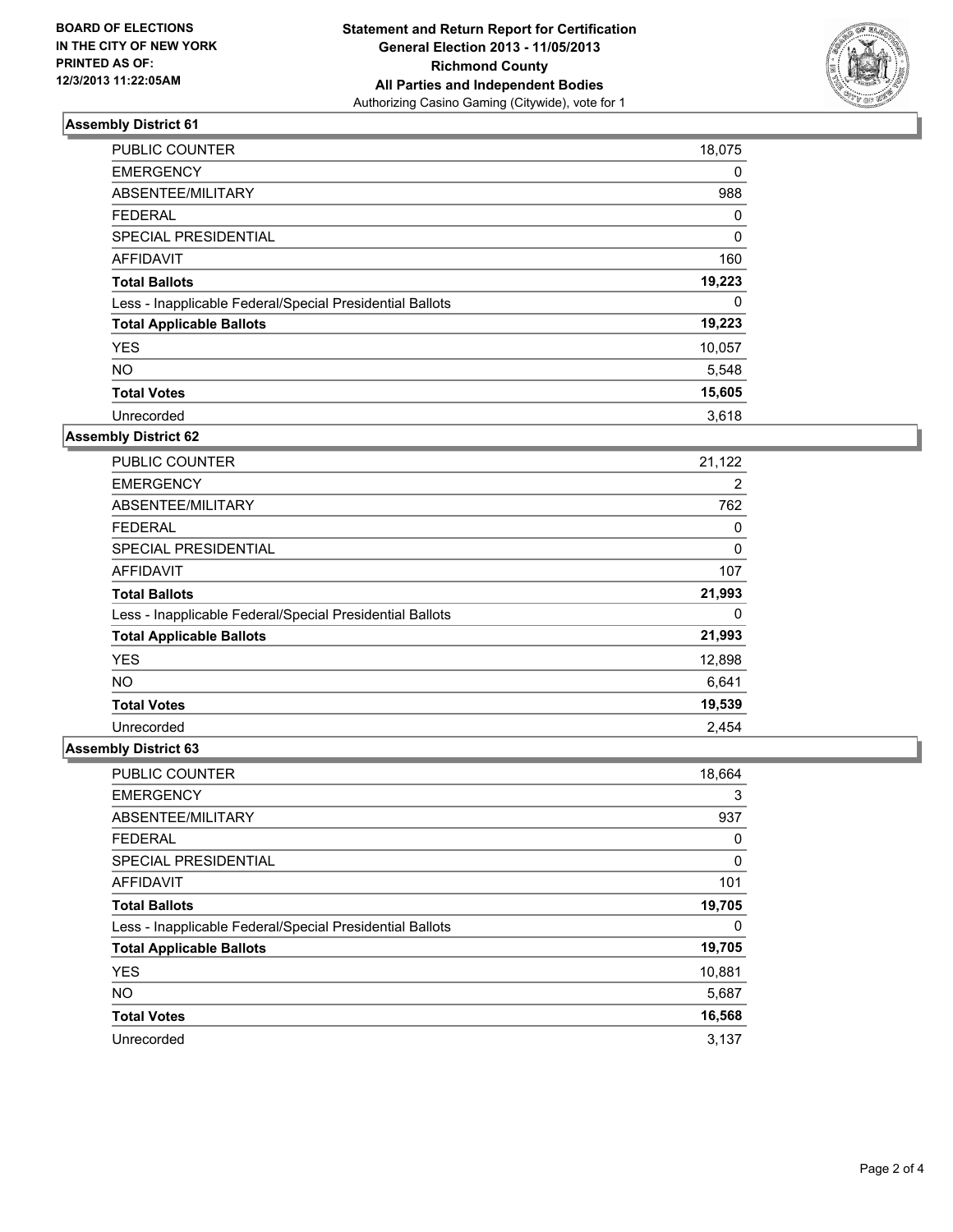

#### **Assembly District 64**

| PUBLIC COUNTER                                           | 14,258 |
|----------------------------------------------------------|--------|
| <b>EMERGENCY</b>                                         | 2      |
| ABSENTEE/MILITARY                                        | 755    |
| <b>FEDERAL</b>                                           | 0      |
| <b>SPECIAL PRESIDENTIAL</b>                              | 0      |
| <b>AFFIDAVIT</b>                                         | 79     |
| <b>Total Ballots</b>                                     | 15,094 |
| Less - Inapplicable Federal/Special Presidential Ballots | 0      |
| <b>Total Applicable Ballots</b>                          | 15,094 |
| <b>YES</b>                                               | 8,345  |
| <b>NO</b>                                                | 4,451  |
| <b>Total Votes</b>                                       | 12,796 |
| Unrecorded                                               | 2,298  |